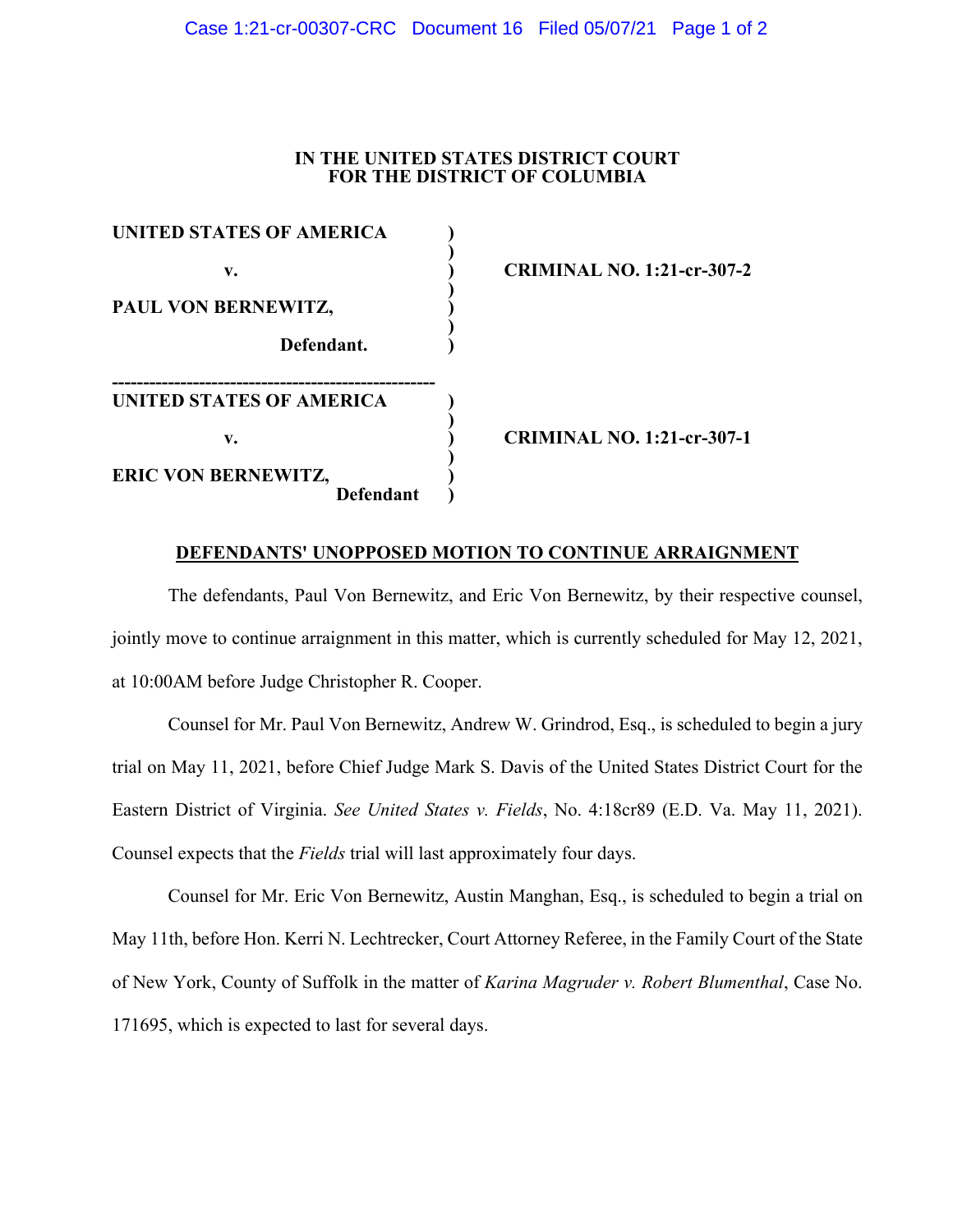## Case 1:21-cr-00307-CRC Document 16 Filed 05/07/21 Page 2 of 2

Defense counsel have discussed the proposed continuance with their respective clients, Paul

Von Bernewitz and Eric Von Bernewitz, who consent and agree that the time between May 12 and

the new arraignment date can be excluded from the Speedy Trial Act period.

The government does not oppose this motion.

Respectfully submitted,

 $\sqrt{s}/$ 

Andrew W. Grindrod Counsel for Paul Von Bernewitz Virginia State Bar No. 83943 Office of the Federal Public Defender, E.D. Va. 150 Boush Street, Suite 403 Norfolk, Virginia 23510 757-457-0860 (direct) 757-457-0880 (fax) Andrew Grindrod@fd.org

 $\sqrt{s}/$ 

 Austin Manghan Counsel for Eric Von Bernewitz New York State Bar No. 4178612 P.O. Box 501 Riverhead, New York 11901 631-255-5140 (office) 631-949-4033 (cell) 631--982-5100 (fax) austinmanghan@yahoo.com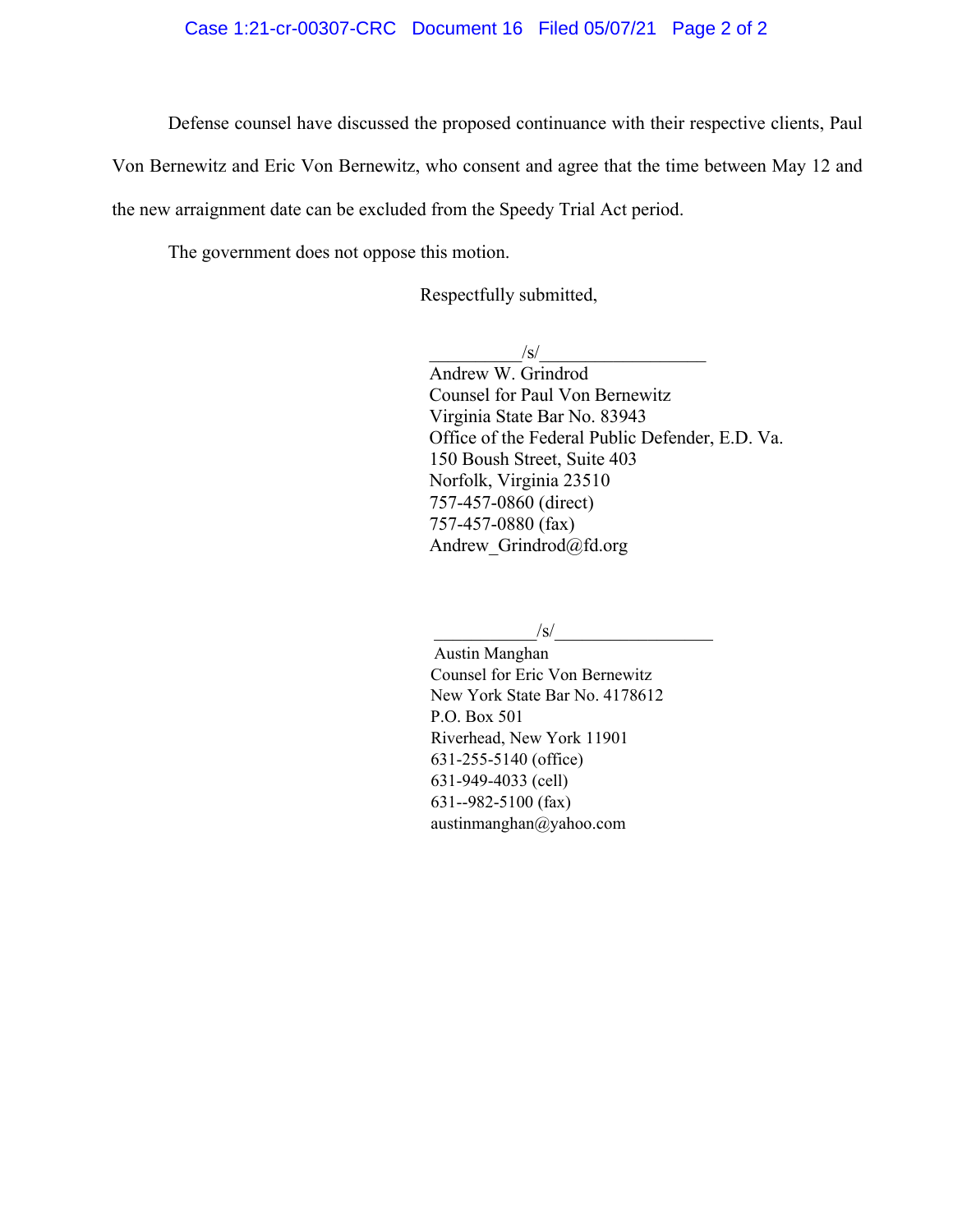# Case 1:21-cr-00307-CRC Document 16-1 Filed 05/07/21 Page 1 of 2

# **IN THE UNITED STATES DISTRICT COURT FOR THE DISTRICT OF COLUMBIA**

| UNITED STATES OF AMERICA   |  |
|----------------------------|--|
| v.                         |  |
|                            |  |
| PAUL VON BERNEWITZ,        |  |
| Defendant.                 |  |
| UNITED STATES OF AMERICA   |  |
| v.                         |  |
| <b>ERIC VON BERNEWITZ,</b> |  |
| <b>Defendant</b>           |  |

**) v. ) CRIMINAL NO. 1:21-cr-307-2**

**v. ) CRIMINAL NO. 1:21-cr-307-1**

#### **ORDER**

AND NOW, the joint unopposed motion by the defendants to continue arraignment in this matter is GRANTED. The Court notes that defense counsel have discussed the continuance with their clients, who consent and agree that the time between May 12, 2021 and the new arraignment date can be excluded from the Speedy Trial Act period. Accordingly, the Court finds that a continuance of Defendant's Speedy Trial rights between May 12, 2021 and the new arraignment date serves the "ends of justice" and outweighs the best interests of both the community and Defendant in a speedy trial. Arraignment by video in this matter is rescheduled to \_\_\_\_\_\_\_\_\_\_\_\_\_\_\_\_\_\_\_\_\_\_\_\_\_\_\_

at  $\_\_\_\_\_\_\_\_\$ .

IT IS SO ORDERED.

Hon. Christopher R. Cooper United States District Judge

Washington, DC

Date: